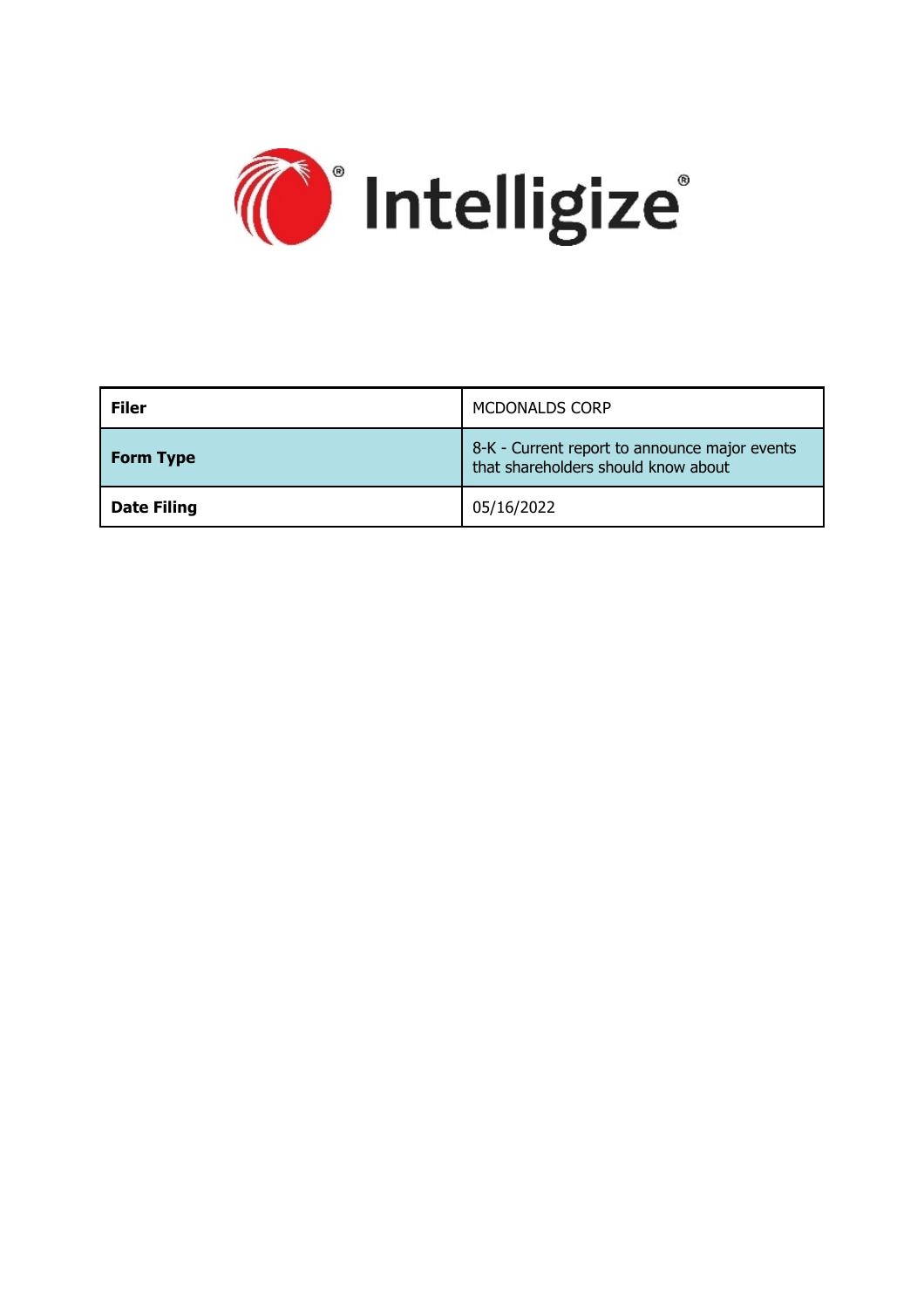### **UNITED STATES SECURITIES AND EXCHANGE COMMISSION WASHINGTON, DC 20549**

## **FORM 8-K**

**CURRENT REPORT PURSUANT TO SECTION 13 OR 15(d) OF THE SECURITIES EXCHANGE ACT OF 1934**

**Date of report (Date of earliest event reported): May 16, 2022**

# **McDONALD'S CORPORATION**

**(Exact Name of Registrant as Specified in Charter)**

**(State or Other Jurisdiction of Incorporation)**

**(Commission File Number)**

**Delaware 1-5231 36-2361282 (IRS Employer Identification No.)**

> **110 North Carpenter Street Chicago, Illinois (Address of Principal Executive Offices) 60607**

> > **(Zip Code)**

**(630) 623-3000 (Registrant's telephone number, including area code)**

**Not Applicable**

**(Former Name or Former Address, if Changed Since Last Report)**

Check the appropriate box below if the Form 8-K filing is intended to simultaneously satisfy the filing obligation of the registrant under any of the following provisions (*see* General Instruction A.2. below):

☐ Written communications pursuant to Rule 425 under the Securities Act (17 CFR 230.425)

 $\boxtimes$  Soliciting material pursuant to Rule 14a-12 under the Exchange Act (17 CFR 240.14a-12)

 $\Box$  Pre-commencement communications pursuant to Rule 14d-2(b) under the Exchange Act (17 CFR 240.14d-2(b))

 $\Box$  Pre-commencement communications pursuant to Rule 13e-4(c) under the Exchange Act (17 CFR 240.13e-4(c))

Securities registered pursuant to Section 12(b) of the Act:

| Title of each class            | <b>Trading Symbol(s)</b> | Name of each exchange on which registered |
|--------------------------------|--------------------------|-------------------------------------------|
| Common Stock, \$0.01 par value | MCD                      | New York Stock Exchange                   |

Indicate by check mark whether the registrant is an emerging growth company as defined in Rule 405 of the Securities Act of 1933 (§230.405 of this chapter) or Rule 12b-2 of the Securities Exchange Act of 1934 (§240.12b-2 of this chapter).

Emerging growth company  $\Box$ 

If an emerging growth company, indicate by check mark if the registrant has elected not to use the extended transition period for complying with any new or revised financial accounting standards provided pursuant to Section 13(a) of the Exchange Act.  $\Box$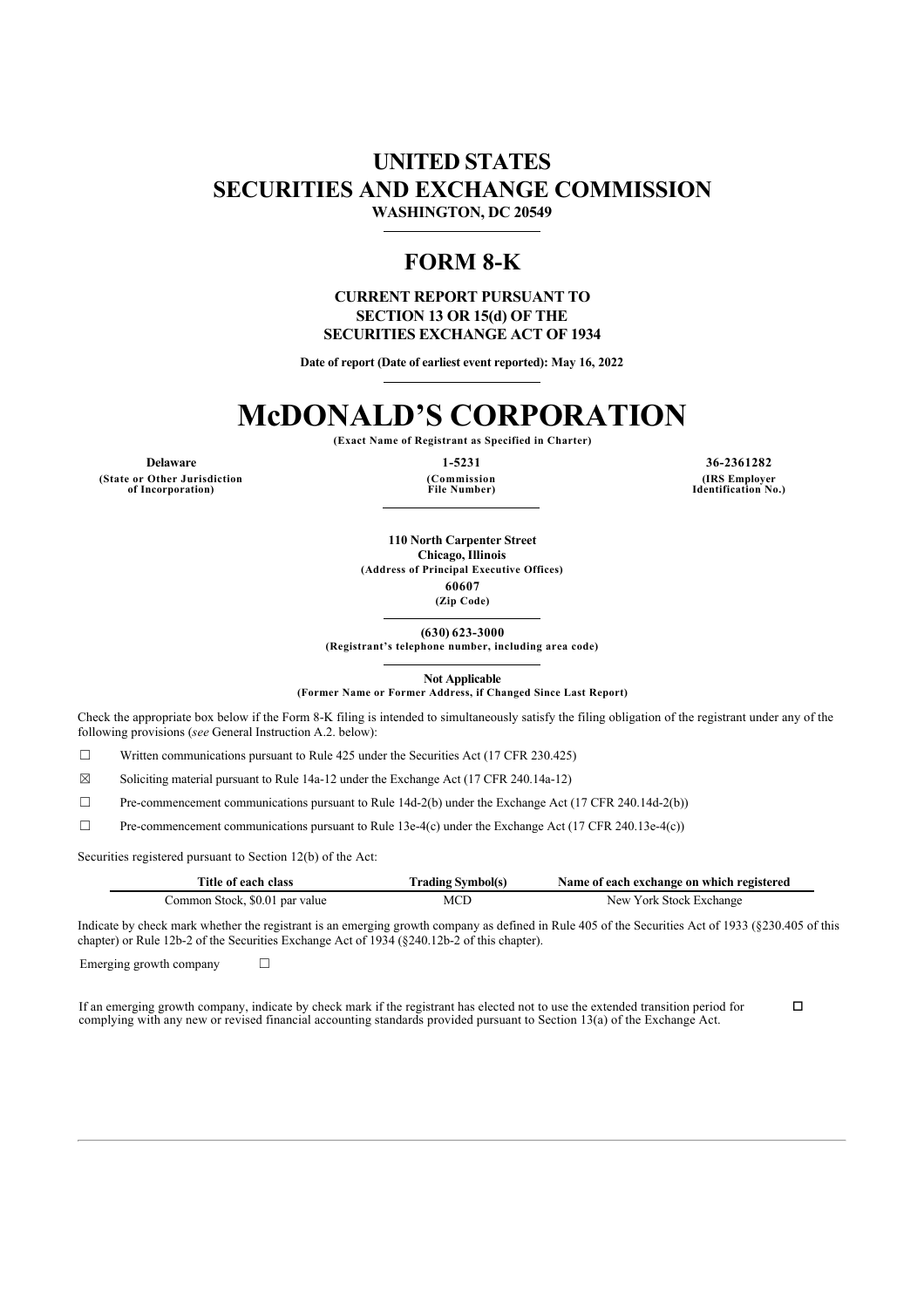#### **Item 8.01. Other Events.**

On May 16, 2022, McDonald's Corporation (the "Company") issued a press release announcing it will exit the Russian market and has initiated a process to sell its Russian business. A copy of the press release is being filed as Exhibit 99.1 to this Form 8-K and is incorporated herein by reference.

**Item 9.01. Financial Statements and Exhibits.**

(d) *Exhibits*.

[99.1](http://www.sec.gov/Archives/edgar/data/63908/000006390822000020/exhibit991-05162022.htm) [Press Release of McDonald's Corporation issued May 16, 2022:](http://www.sec.gov/Archives/edgar/data/63908/000006390822000020/exhibit991-05162022.htm) [McDonald's To Exit from Russia](http://www.sec.gov/Archives/edgar/data/63908/000006390822000020/exhibit991-05162022.htm)

104 Cover Page Interactive Data File (embedded within the Inline XBRL document)